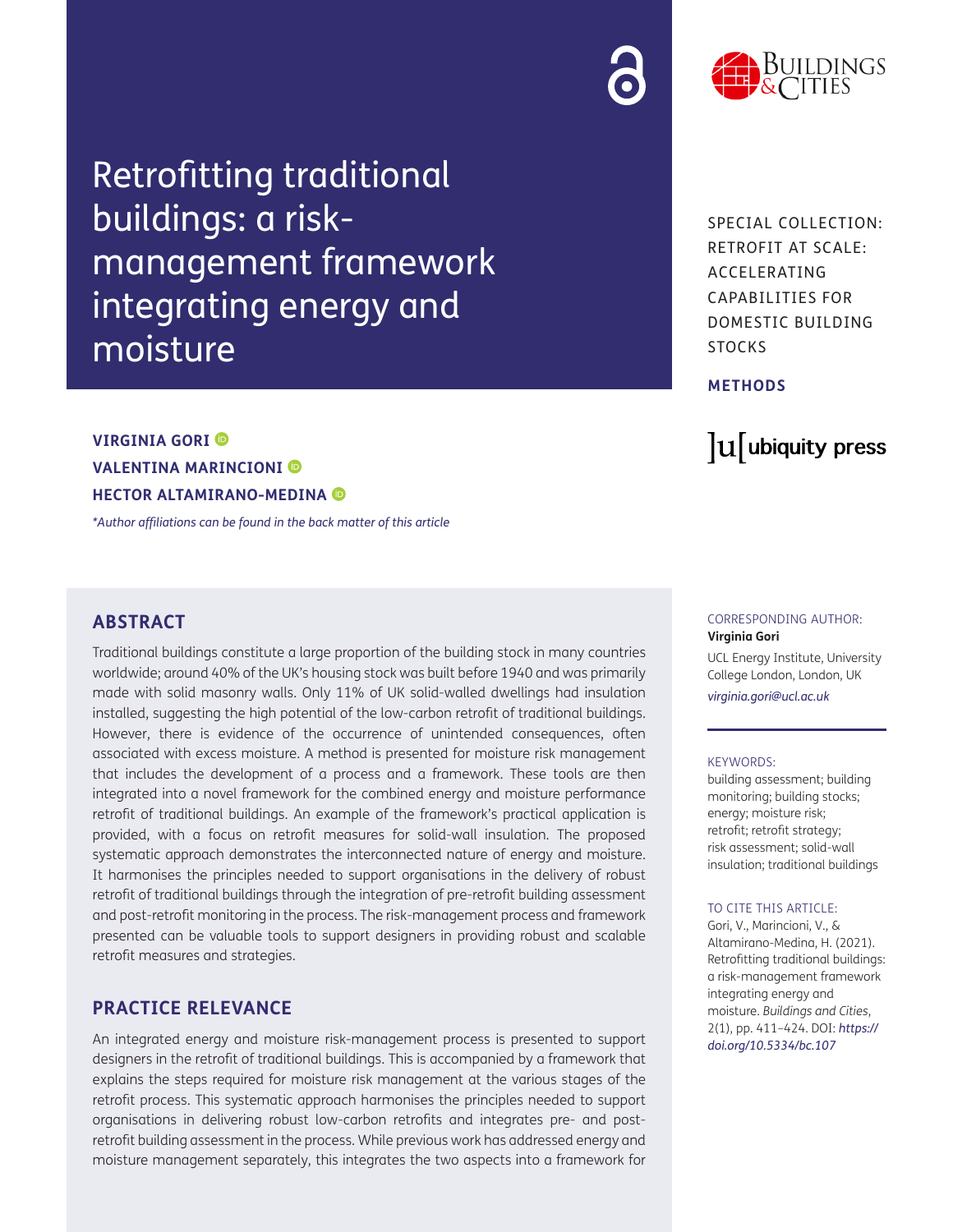risk management. An example illustrates the relevant modes and methods of assessment and monitoring in support of risk management. When combined with practical guidelines and training, the risk-management process and framework can be valuable tools to provide robust and scalable retrofit measures and strategies. The framework was developed within the context of the UK construction industry; it can be adapted to other contexts.

Gori *et al.* **412** *Buildings and Cities* DOI: [10.5334/bc.107](https://doi.org/10.5334/bc.107)

#### **1. INTRODUCTION**

The building stock has a critical role in clean energy transition as it generates around 40% of overall emissions worldwide (UNEP 2020). Reducing emissions from the housing stock requires a dramatic improvement in the efficiency of existing dwellings (Historic England 2019) to meet national targets on greenhouse gas emissions and alleviate fuel poverty. Traditional buildings constitute a large proportion of the building stock in many countries worldwide. The UK has the oldest housing stock in Europe, where traditionally constructed dwellings account for around 40% of its stock (Pickles *et al.* 2017). This category includes nearly all buildings constructed before 1919, as well as a significant proportion of those built before 1945. They usually consist of solid brick or stone external walls, or pre-1919 timber-framed external walls (Rickaby 2019), and generally have poor thermal performance. As of 2019, only 11% of UK solid-walled dwellings had insulation installed, highlighting the potential of solid-wall insulation as a retrofit measure (MHCLG 2020). The retrofit of traditional buildings is, therefore, essential. It is one of the UK's five priorities for government action as identified by the Committee on Climate Change (Holmes *et al.* 2019) and the focus of international initiatives such as the International Energy Agency's (IEA) Annex 76/Task 59 programme (Herrera-Avellanosa *et al.* 2019) for the renovation of historic buildings towards zero energy by means of conservation-compatible energy retrofit approaches (Buda *et al.* 2021).

The retrofit of traditional buildings entails more challenges and risks than modern buildings due to conservation requirements, the limited availability of reliable information on the building fabric, the wider variety of materials used, and its complex heat and moisture behaviour (Akkurt *et al.* 2020). There is increasing evidence that the inappropriate retrofit of traditional buildings has led to unintended consequences, ranging from summer overheating (Shrubsole *et al.* 2014) to the risks (English Heritage 2014) and failures of solid-wall retrofit programmes associated with an excess of moisture accumulation (BRE 2016). Also, there is evidence of the lack of performance data and knowledge development for solid-wall insulation (Hansford 2015), which would improve the standards of specification and installation of solid-wall insulation. National (King & Weeks 2016; Lu *et al.* 2021; Pickles *et al.* 2017; STBA 2014) and international (De Place Hansen *et al.* 2020; Marincioni *et al.* 2021) efforts have been made to guide the retrofit process for improving the performance of traditional solid walls.

Frameworks for holistic sustainable renovation processes have been developed internationally. For example, that developed by the Swedish Sustainable Integrated Renovation (SIRen) network (Olander *et al.* 2019) aimed at the integration of several disciplines in the process, associating roles and actors to the different building stages. Efforts in the UK have also focused on developing holistic retrofit approaches that can account for the complexity of the energy-efficient retrofit of traditional buildings, such as the 'whole-building approach' (May & Griffiths 2015). However, the fragmented nature of the UK's construction industry and the lack of prescription on the responsibilities in the project team (RIBA 2020) pose challenges for a holistic approach to retrofit (Killip *et al.* 2020) and a direct replication of existing frameworks.

There is evidence that retrofit interventions in the UK are rarely evaluated on a whole-building and medium-term basis and that 'proper "design" is frequently absent entirely' (Hansford 2015: 21), leading to damp, mould and poor building performance to name a few. Excess moisture accumulation has an important role in this context because it is often associated with building damage and poor thermal performance. Understanding the building construction and its hygrothermal conditions before the retrofit is crucial for the long-term quality of an energy-efficient retrofit. However, pre-retrofit assessment is often overlooked since a proper investigation is time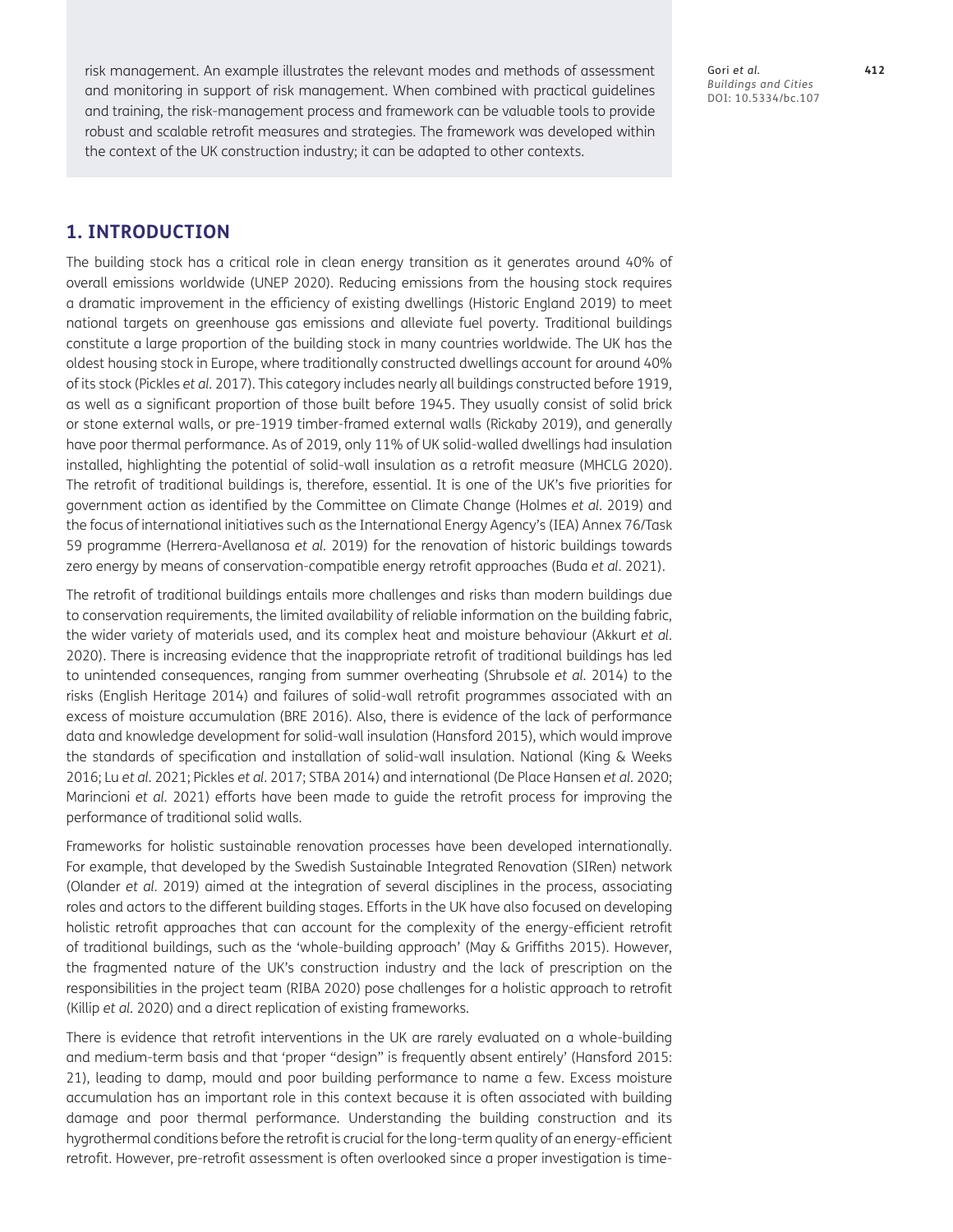consuming (especially for small, medium and micro-enterprises) and requires expert knowledge (Farsäter *et al.* 2019). Oversimplified assessment methods that do not rely on continuous knowledge development are often employed instead (McLeod & Hopfe 2013), potentially resulting in a high number of unintended consequences and leading to scepticism about the uptake of energy-efficient retrofit. Moreover, there is no incentive (*e.g.* due to lack of regulation and clarity on responsibilities) for assessing and understanding whether a retrofit strategy is performing as intended in operation, a practice that could support a safe scaling-up of installation of innovative retrofit measures.

This paper presents the development of a method for moisture risk management, which is then embedded into a framework for integrated energy and moisture performance retrofit of traditional buildings. The systematic approach proposed harmonises the principles needed to support organisations in delivering a robust holistic retrofit of traditional buildings and requires the integration of pre- and post-retrofit building assessment in the process. While previous work has addressed energy and moisture management separately, this is the first effort to the authors' knowledge that integrates the two aspects into a framework for risk management.

#### **2. EXISTING RETROFIT STANDARDS**

Standards for improving the energy performance (or the energy efficiency) of traditional buildings have been recently developed, providing a dedicated approach for the retrofit of such buildings.

The European Standard EN 16883:2017 on the *Conservation of Cultural Heritage—Guidelines for Improving the Energy Performance of Historic Buildings* (CEN 2017) provides guidelines for the sustainable improvement of energy performance in historic buildings, also accounting for contextual factors such as heritage significance and impact on the outdoor environment. The standard's main contribution is the development of a normative working procedure for the selection of retrofit measures, guiding the process from the development of the project brief to the decision-making. Although the European Standard (also published in the UK) provides a non-prescriptive framework, efforts have been made internationally to implement the standard's guidelines into practical advice.

In the UK, a series of retrofit standards have been introduced in recent years as a response to issues associated with poor quality and practices encountered in the retrofit industry (Bonfield 2016). The overarching standard for the retrofit of existing dwellings is the PAS 2035:2019 on *Retrofitting Dwellings for Improved Energy Efficiency—Specification and Guidance*, which provides a specification and best-practice guidance for the energy retrofit of domestic buildings (Rickaby 2019). The document defines three grades of risk, which outline the specific compliance 'paths' to be followed and the requirements to be applied in each case. For example, for traditional construction, the standard prescribes an assessment of its significance, construction materials and hygrothermal performance, and installed building services (to name a few) for the evaluation of the suitability of the dwelling for improvement. A similar standard for non-domestic buildings is currently under development.

Both EN 16883:2017 and PAS 2035:2019 advocate for a whole-building approach, where retrofit measures must not be considered in isolation. To some degree, they also consider risk management, which is the process for 'managing risks, making decisions, setting and achieving objectives and improving performance' (ISO 2018: v). Specifically, EN 16883:2017 suggests using a five-level risk assessment scale to allow for an interdisciplinary assessment of each retrofit measure. PAS 2035, on the other hand, requires an assessment of the risks associated with a retrofit process.

Additionally, a White Paper published by the British Standard Institution (BSI) on *Moisture in Buildings: An Integrated Approach to Risk Assessment and Guidance* (May & Sanders 2017) has outlined a framework to integrate moisture management within the construction process, acknowledging that moisture has a considerable impact within the: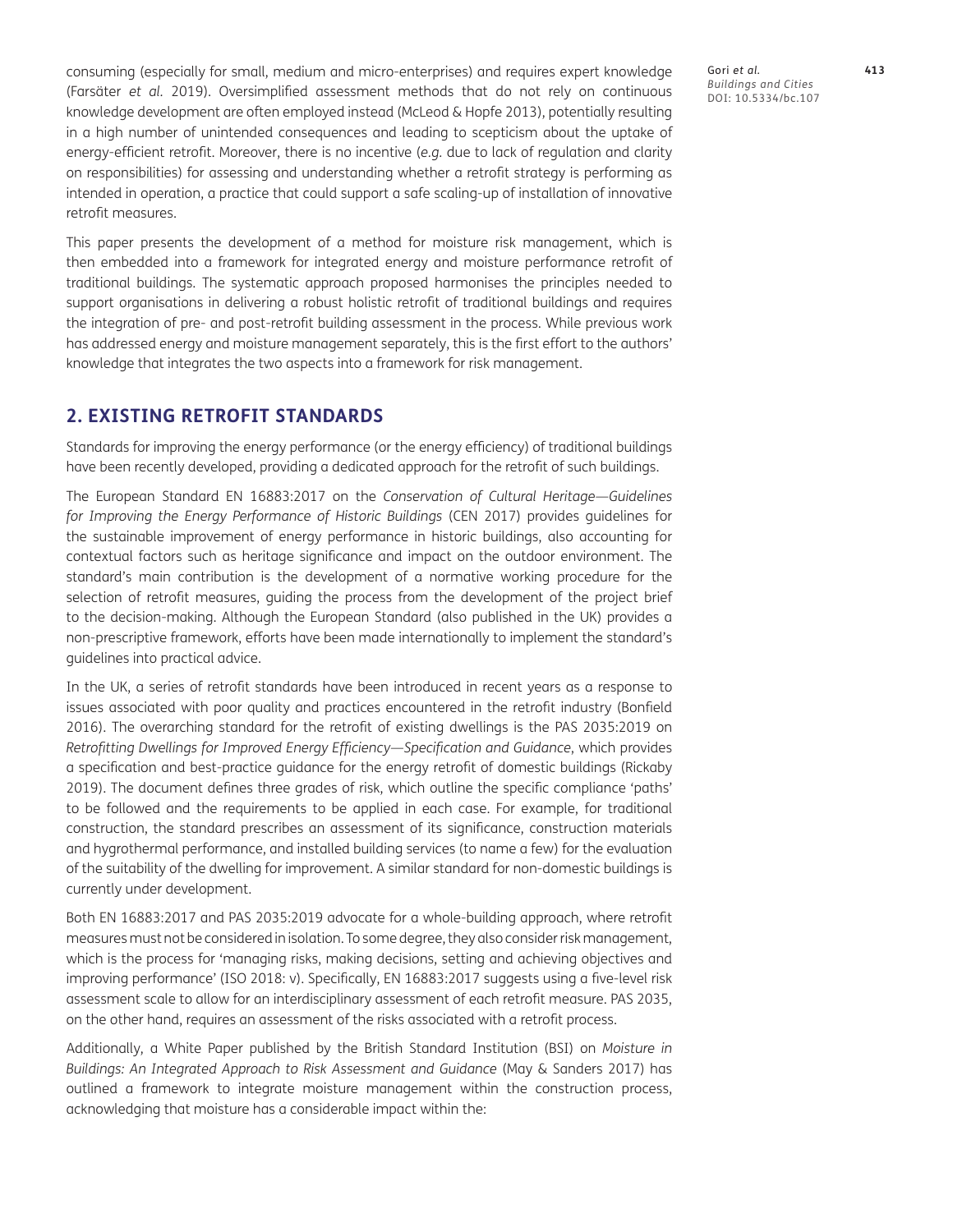increasingly important fields of retrofit and the renovation of existing buildings, especially older, solid-wall buildings, where issues of moisture movement and risk are of a different nature from those found in new cavity construction.

Gori *et al.* **414** *Buildings and Cities* DOI: 10.5334/bc.107

(May & Sanders 2017: 3)

The White Paper advocates for a principles-based assessment of moisture risk defining four principles (*the 4 C's*) for moisture risk management (**[Table 1](#page-3-0)**).

| <b>PRINCIPLE</b>                     | <b>SUBPRINCIPLE</b>                 |  |
|--------------------------------------|-------------------------------------|--|
| 1. Compatibility with<br>the context | Geography                           |  |
|                                      | <b>Built form</b>                   |  |
|                                      | Materials and construction method   |  |
|                                      | Condition                           |  |
|                                      | Use                                 |  |
| 2. Coherence                         | Coherence of moisture approach      |  |
|                                      | Thermal coherence                   |  |
|                                      | Airtightness                        |  |
|                                      | Weathering/waterproofing            |  |
|                                      | Ventilation, heating and insulation |  |
| 3. Capacity                          | Design                              |  |
|                                      | Process                             |  |
| 4. Caution                           | Usability                           |  |
|                                      | Maintenance                         |  |
|                                      | Monitoring                          |  |
|                                      | Feedback                            |  |

<span id="page-3-0"></span>**Table 1:** The four principles (4 C's) and subprinciples for moisture management in the British Standard Institution's (BSI) White Paper.

*Source:* May & Sanders (2017).

#### **3. THE DEVELOPMENT OF AN ENERGY AND MOISTURE RISK-MANAGEMENT FRAMEWORK**

As stated in the international standard for risk management, ISO 31000 (ISO 2018), an effective risk management is the one integrated throughout all organisational activities and which makes use of the knowledge of various stakeholders. It is supported by the best available information provided at the time, which continuously evolves, anticipating and responding to changes in context and risks (ISO 2018).

Developing a risk-management framework for the construction industry entails integrating risk management across all their internal practices. This can be achieved by first defining a riskmanagement process in collaboration with stakeholders.

The risk management process involves the systematic application of policies, procedures and practices to the activities of communicating and consulting, establishing the context and assessing, treating, monitoring, reviewing, recording and reporting risk.

(ISO 2018: 8)

The risk-management process should then be embedded within the context of the construction industry.

The purpose of the risk management framework is to assist the organization in integrating risk management into significant activities and functions.

(ISO 2018: 4)

The risk-management process and framework developed in this work was based on the 4 C's principles of the BSI's White Paper (May & Sanders 2017). The energy and moisture riskmanagement process was designed by means of an iterative process involving stakeholders. A first version was developed iteratively by the authors, capitalising on their research interest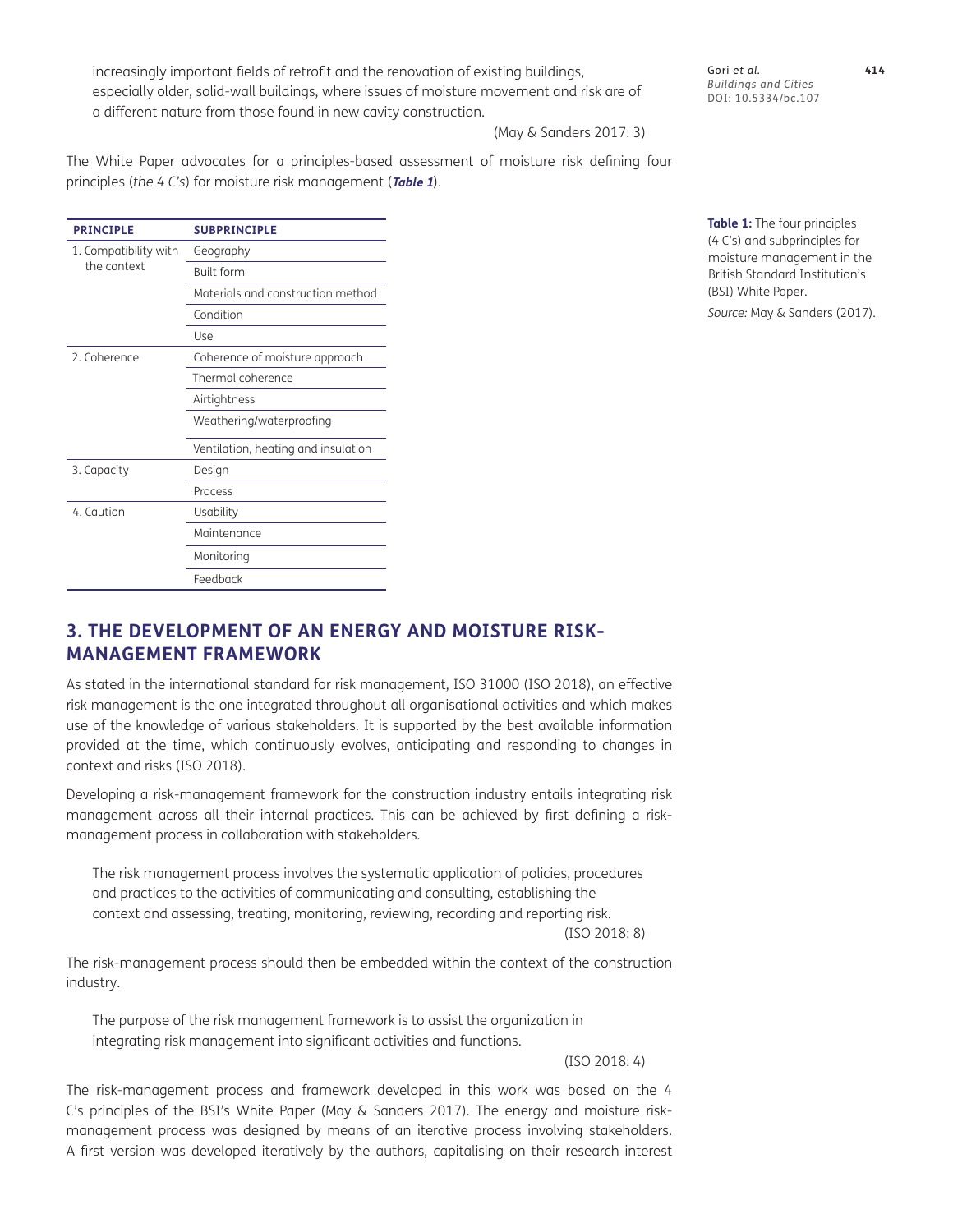and expertise. The draft risk-management process was subsequently refined with support from stakeholders affiliated to the UK Centre for Moisture in Buildings (UKCMB), who were invited to a workshop (held in May 2018) to undertake and provide feedback for the development of a training programme on 'Understanding and Managing Moisture Risks in Buildings'. All UKCMB members (approximately 130 at the time) were invited to participate, and 13 stakeholders agreed to attend the workshop. All participants were building professionals with expertise ranging from design, conservation, retrofit, remediation and insurance. During the workshop, the participants were given the first version of the risk-management process, and were asked to review, discuss and provide a revised version of the process based on their professional experience and the approach they follow when assessing and managing moisture risk in buildings. All responses were collated and implemented into a final version of the moisture risk-management process, presented below in section 4.1.

Subsequently, an integrated energy and moisture risk-management framework was developed. It was inspired by the Swedish Bygga F (Mjornell *et al.* 2012) framework for moisture safety in construction and developed for application to the UK context and construction process, in line with The Royal Institute of British Architects' (RIBA) *Plan of Work* (2020). The framework (presented below in section 4.2) embeds the risk-management process within the construction process, and it applies the four principles of the BSI's White Paper (May & Sanders 2017) to the stages of the construction process.

Although the risk-management framework was initially developed with a focus on moisture, it was deemed necessary to extend it into an integrated framework considering both energy and moisture issues, to improve the robustness of the retrofit and enhance the overall building performance. As argued in the White Paper, a moisture risk management has:

to be set in the context of other aims of the building project, such as providing energy efficiency, cost effectiveness, beauty, heritage and comfort. […] Any moisture strategy, therefore, has to be integrated into these other aims and a holistic and whole-building approach adopted in a joined-up process.

(May & Sanders 2017: 116)

#### **4. RISK-MANAGEMENT PROCESS AND FRAMEWORK 4.1. RISK-MANAGEMENT PROCESS**

The process developed for energy and moisture risk management aims to minimise moisture risk in buildings and to address the challenges associated with the energy-efficient retrofit of traditional buildings while considering its adaptability for new-build construction.

The initial version of the process (**[Figure 1](#page-4-0)**, left) was composed of two separate parts: a first on risk assessment and avoidance—concerning risk identification, analysis and evaluation; and a



<span id="page-4-0"></span>**Figure 1:** First draft (left) and final version (right) of the devised risk-management process.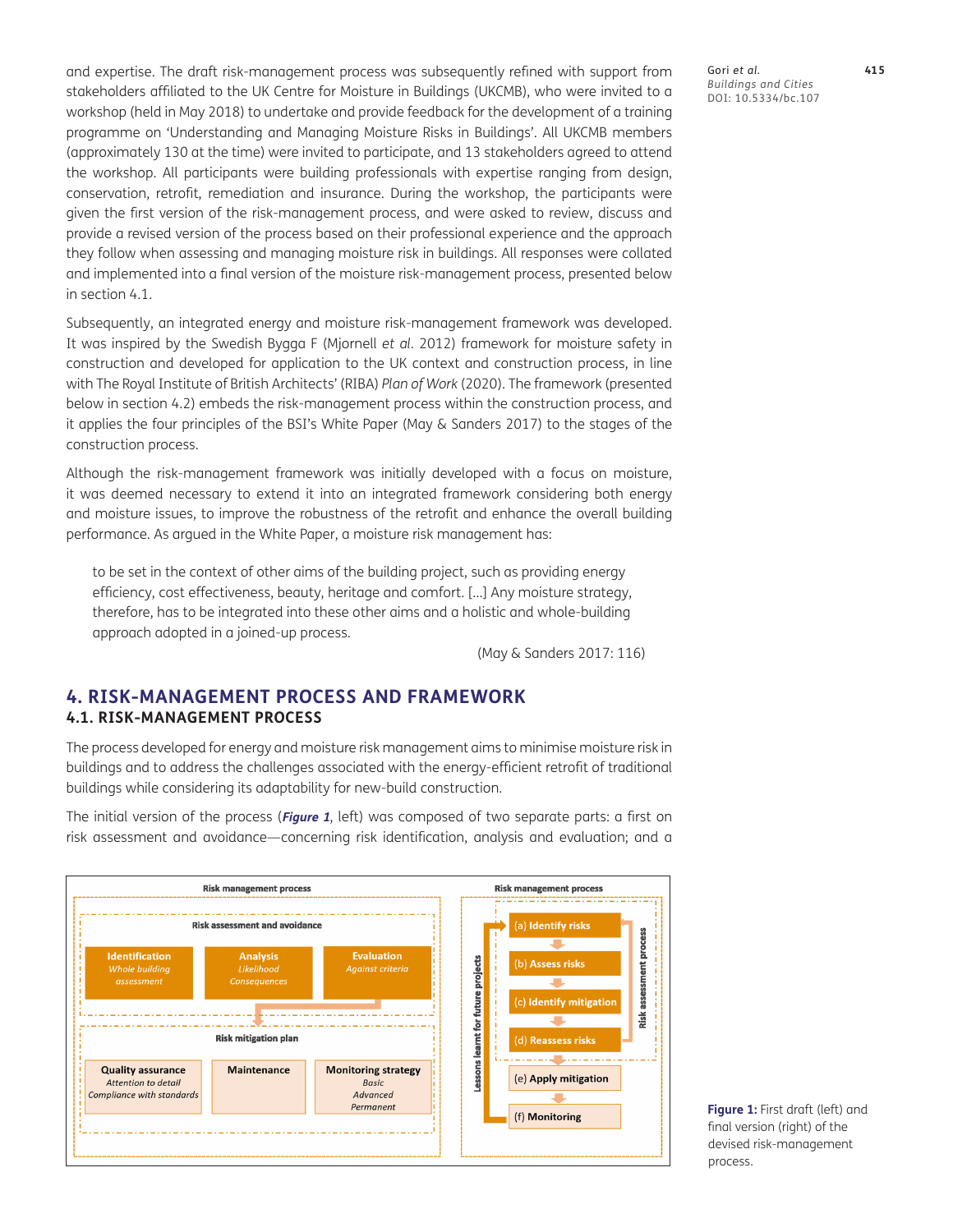second on the development of a risk-mitigation plan, based on quality assurance, maintenance and monitoring. The process entailed the use of the results of risk evaluation for the development of the risk-mitigation plan.

During the stakeholders' workshop, most participants suggested combining the development of a mitigation plan within the risk assessment process and stressed the importance of providing feedback from monitoring to risk identification. All responses were collated and implemented into a final version of the moisture risk-management process (**[Figure 1](#page-4-0)**, right), which considers the assessment and management of risk within six main stages: (a) the identification and (b) assessment of risks for a proposed retrofit strategy, followed by the (c) identification of measures for mitigation of such risks, if needed, the (d) the reassessment of the risks after mitigation and the (e) decision on whether to apply such mitigation. For continual improvement of the risk management, the process ends with (f) monitoring, which must be fed back into the identification of risk for future projects. This provides the continuous generation of knowledge necessary for a sustainable and safe scaling up of retrofit measures.

#### **4.2. RISK-MANAGEMENT FRAMEWORK**

The energy and moisture risk-management framework (**[Table 2](#page-5-0)**) was developed to embed the risk-management process within the construction process in the retrofit of traditional buildings. It applies the four principles of the BSI's White Paper (May & Sanders 2017) to the stages of the construction process. Risk management starts as soon as the project brief has been agreed with the client and the objectives of the retrofit project have been set.

The first stage of the framework, *assessment/planning*, requires the moisture risk-management process to focus on the analysis and understanding of the *context* of the building(s) pre-retrofit to develop an initial retrofit strategy (stages (a) and (b) in **[Figure 1](#page-4-0)**, right). More than one strategy may be proposed during the assessment/planning stage for further assessment.

The second stage, *technical design/specification*, requires a focus on the principle of *coherence* by iteratively analysing the impact of the proposed retrofit strategies on the existing building(s) and assessing risk-mitigation options that could be applied as part of the overall retrofit strategy

<span id="page-5-0"></span>

| <b>STAGE</b>                                                                                                | <b>ASSESSMENT/</b><br><b>PLANNING</b>                                                                                | <b>TECHNICAL DESIGN/</b><br><b>SPECIFICATION</b>                                                            | <b>CONSTRUCTION/</b><br><b>INSTALLATION</b>                                                                                           | <b>HANDOVER/</b><br><b>USE</b>                                                                               |
|-------------------------------------------------------------------------------------------------------------|----------------------------------------------------------------------------------------------------------------------|-------------------------------------------------------------------------------------------------------------|---------------------------------------------------------------------------------------------------------------------------------------|--------------------------------------------------------------------------------------------------------------|
| Core tasks during<br>the stage                                                                              | Assess the Context of<br>the building(s) and<br>devise a compatible<br>overall approach that<br>also meets all other | Apply a strategy<br>for detailed design<br>following principles of<br>Coherence                             | Undertake moisture-<br>safe construction<br>according to the<br>specification and<br>principles of Coherence,<br>Capacity and Caution | Handover<br>documentation<br>and operational<br>quidance to<br>users                                         |
|                                                                                                             | design objectives                                                                                                    |                                                                                                             |                                                                                                                                       | Implement<br>any required<br>measures of<br>Caution                                                          |
| Conditions to<br>be assessed or<br>considered during<br>the stage (specific<br>to each retrofit<br>measure) | See <b>Table 3</b> as an<br>example (solid-wall<br>insulation)                                                       | See <b>Table 4</b> as an<br>example (solid-wall<br>insulation)                                              |                                                                                                                                       | See Table 5<br>as an example<br>(solid-wall<br>insulation)                                                   |
| Documentation<br>Document the<br>for information<br>exchange (at the<br>end of the stage)<br>strategy       | assessment and<br>planning in a formal                                                                               | Produce a detailed<br>specification and<br>instruction document<br>with requirements for<br>quality control | Document the actual<br>construction process<br>and all amendments<br>and alterations from<br>the specification                        | Document<br>the additional<br>interventions<br>occurring after<br>the retrofit<br>(including<br>maintenance) |
|                                                                                                             | List a set of suitable<br>retrofit measures                                                                          |                                                                                                             |                                                                                                                                       |                                                                                                              |
|                                                                                                             |                                                                                                                      |                                                                                                             |                                                                                                                                       | Store the<br>monitoring<br>and evaluation<br>results                                                         |

Gori *et al.* **416** *Buildings and Cities* DOI: 10.5334/bc.107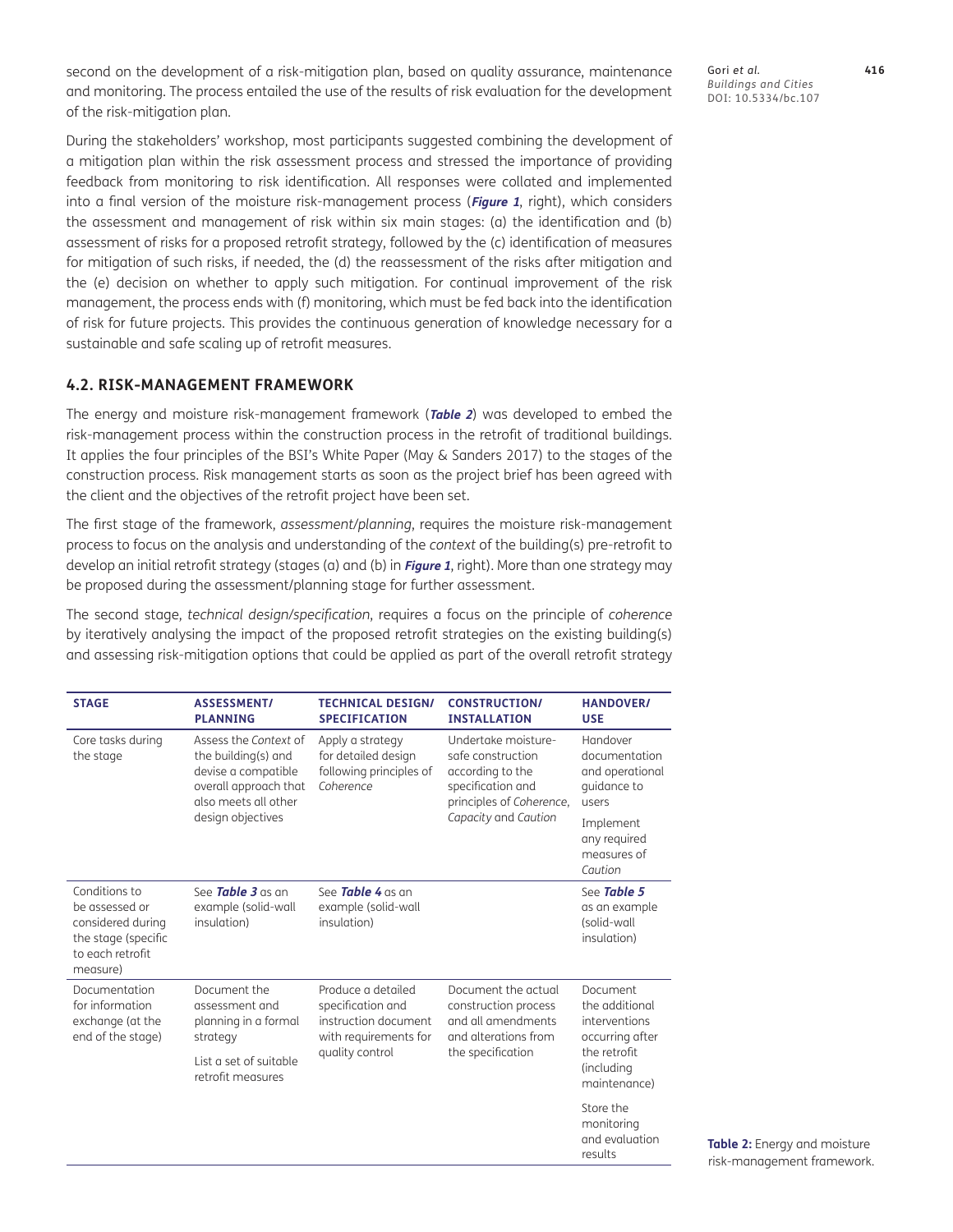(stages (a) to (e) in **[Figure 1](#page-4-0)**, right). The comparison of the assessed options would then lead to the specification of the most appropriate retrofit strategy for the building(s).

Gori *et al.* **417** *Buildings and Cities* DOI: 10.5334/bc.107

The third stage, *construction/installation*, concerns the installation of the specified retrofit strategy. This stage requires putting into practice the designer's recommendations into the provision of *coherence* and considering *caution* and *capacity* by implementing safety factors in the process.

The last stage, *handover/use*, requires measures of *caution* for the successful performance of a retrofit strategy in use. Monitoring is central to this stage for the management of risk postretrofit (stage (f) in **[Figure 1](#page-4-0)**, right), as it generates new evidence and knowledge on the strategy's performance, which is then fed back into the development of future strategies for the energyefficient building retrofit enabling robust scaling-up.

#### **5. ENERGY AND MOISTURE RISK MANAGEMENT: IMPLICATIONS FOR SOLID WALL RETROFIT**

This section shows the practical integration of energy and moisture into the risk-management framework presented above in section 4. The risk management is illustrated across the four stages of the framework (as in **[Table 2](#page-5-0)**) through an example for solid-wall insulation. The principles and subprinciples for moisture management stated in the BSI's White Paper (May & Sanders 2017) (**[Table 1](#page-3-0)**) are considered.

#### **5.1. ASSESSMENT/PLANNING**

The assessment/planning stage requires the analysis of the building's *context*, considering the following subprinciples: geography and climate, building conditions, built form, materials and construction method, and use. **[Table 3](#page-7-0)** illustrates the pre-retrofit conditions to be assessed at this stage. It contemplates elements such as wind-driven rain exposure and external finish conditions. It summarises key aspects to be considered, suggests appropriate assessment methods, $1$  and highlights relevant moisture and energy implications to be considered for each item.

The conditions of the building pre-retrofit should be assessed both through desktop work and *in-situ* surveys. Desktop work enables understanding the building and its context through the analysis of existing documentation (*e.g.* architectural drawings, energy bills) and relevant literature (*e.g.* standards). *In-situ* surveys allow the evaluation of the actual performance and state of conservation of the building in its context; the pre-retrofit conditions are assessed by visual inspection and quantitative methods, and findings are documented. Quantitative methods may include non-destructive techniques (*e.g.* thermography, microwave), spot measurements (*e.g.* blower door and smoke test, moisture meters), laboratory testing of the hygrothermal properties of building materials (*e.g.* thermal conductivity or the water absorption test), and longer term measurements (*e.g.* to estimate the *U*-value of the elements and/or the heat transfer coefficient (HTC) of the building fabric to evaluate indoor environmental quality (IEQ) conditions).

The information gathered in this stage should result in recommendations about suitable retrofit measures for the assessed building(s). All the gathered information (including recommendations) should be fed into the following stage and used to support the retrofit strategy design and specification (see section 5.2 below).

#### **5.2. TECHNICAL DESIGN/SPECIFICATION**

The technical design/specification stage requires the analysis of the impact of the proposed retrofit measures on the existing building(s) and the assessment of options for risk mitigation that could be applied as part of the overall retrofit strategy. This stage is guided by the principle of *coherence*, considering the following subprinciples: coherence of moisture and thermal approach, airtightness, weathering and waterproofing, ventilation, and building services. **[Table 4](#page-8-0)**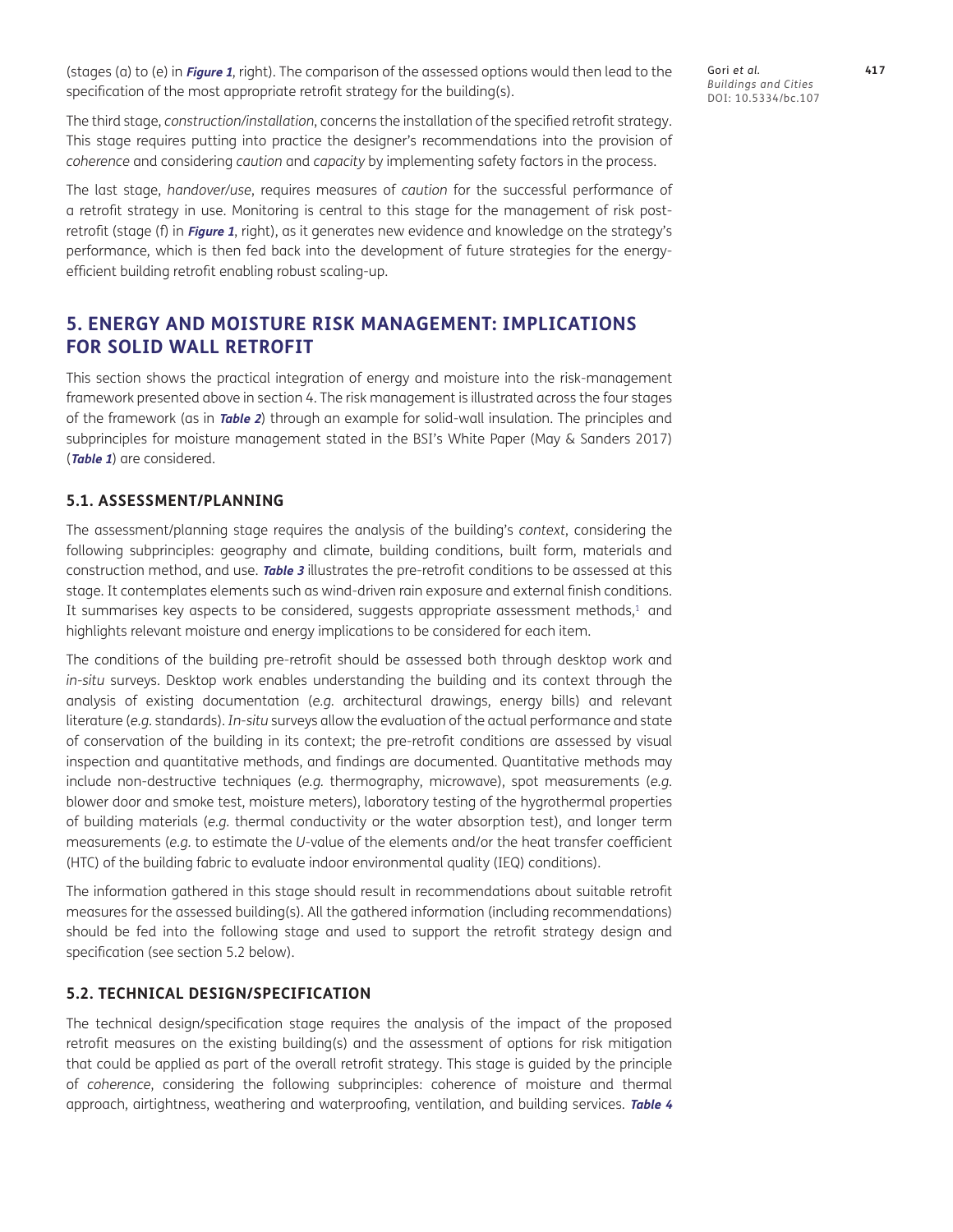lists the conditions to be considered for the design and specification of retrofit measures for solid walls. It suggests appropriate assessment methods and highlights relevant moisture and energy implications. Technical design and specification can be further supported by tools such as those developed within the RIBuild project (De Place Hansen 2020) and the Sustainable Traditional Building Alliance's (STBA) Guidance wheel (STBA 2012).

The knowledge gathered in this step is used to narrow the list of suitable measures and to support the specification of the most appropriate retrofit strategy for the building(s).

<span id="page-7-0"></span>**Table 3: Pre-retrofit conditions** to be assessed based on the principle of context to evaluate the existing risks for a solid wall.

|                                                                                                                                                                                                                                        | <b>ASSESSMENT</b>                             |                                                                                                                       | <b>CONSEQUENCES</b>                              |                                             |
|----------------------------------------------------------------------------------------------------------------------------------------------------------------------------------------------------------------------------------------|-----------------------------------------------|-----------------------------------------------------------------------------------------------------------------------|--------------------------------------------------|---------------------------------------------|
|                                                                                                                                                                                                                                        | <b>MODE</b>                                   | <b>METHOD</b>                                                                                                         | <b>MOISTURE</b>                                  | <b>ENERGY</b>                               |
| <b>Geography and climate</b>                                                                                                                                                                                                           |                                               |                                                                                                                       |                                                  |                                             |
| Assess prevalent wind direction                                                                                                                                                                                                        | Desktop                                       |                                                                                                                       |                                                  | Air infiltration                            |
| Assess wind-driven rain exposure                                                                                                                                                                                                       | Desktop                                       | BS 8104 (BSI 1992)                                                                                                    | Rainwater penetration                            | Increased heat transfer                     |
| Assess the ability of the existing construction to<br>resist driving rain                                                                                                                                                              |                                               |                                                                                                                       | Rainwater penetration                            | Increased heat transfer                     |
| <b>Conditions</b>                                                                                                                                                                                                                      |                                               |                                                                                                                       |                                                  |                                             |
| Assess the condition of vulnerable elements (e.g. rot<br>or fungal attack for timber joists, corrosion for metal),<br>especially if structural                                                                                         | Visual inspection;<br>measurement             | Moisture meters (e.g.<br>microwave; moisture pins)                                                                    | Structural damage                                |                                             |
| Assess the condition of the external finish (e.g.<br>render, pointing, mortar continuity, paints or<br>coating) to check for cracks and damage, and assess<br>if a repair is needed                                                    | Visual inspection;<br>measurement             | Thermography                                                                                                          | Rainwater penetration                            | Localised increased<br>heat transfer        |
| Assess the quality and suitability of rainwater<br>management (e.g. sill/verge overhangs, roof eaves,<br>rainwater goods, drainage), and assess if a repair is<br>needed                                                               | Visual inspection                             |                                                                                                                       | Rainwater penetration                            | Localised increased<br>heat transfer        |
| Assess the quality of seals around doors/windows                                                                                                                                                                                       | Visual inspection                             | Smoke pen                                                                                                             | Water infiltration                               | Air infiltration; thermal<br>comfort        |
| Assess the whole-building air tightness                                                                                                                                                                                                | Measurement                                   | Blower door test                                                                                                      | Indoor moisture<br>excess                        | Air infiltration; thermal<br>comfort        |
| Assess the existing moisture problems if any (e.g.<br>mould, damp, condensation) on and within walls,<br>junctions and adjacent elements (e.g. ceiling, floor),<br>and investigate the cause(s) of the problem for<br>possible repairs | Visual inspection;<br>measurement             | Thermography; moisture<br>meters (e.g. microwave)                                                                     | Occupants' health;<br>damp; structural<br>damage | Increased heat transfer                     |
| Assess the whole-building thermal performance                                                                                                                                                                                          | Desktop;<br>measurement                       | Annual energy usage (e.g.<br>bills, smart meters); heat<br>transfer coefficient (HTC)<br>evaluation (e.g. co-heating) |                                                  | Heating/cooling loads                       |
| Assess the indoor environmental quality (IEQ)                                                                                                                                                                                          | Measurement                                   | IEQ sensors (e.g.<br>temperature and relative<br>humidity)                                                            | Indoor moisture<br>excess; mould growth          | Thermal comfort;<br>heating/cooling loads   |
| <b>Built form</b>                                                                                                                                                                                                                      |                                               |                                                                                                                       |                                                  |                                             |
| Assess the complexity of the built form and details<br>to evaluate the ease and suitability of retrofit<br>interventions                                                                                                               | Desktop                                       | Architectural drawings                                                                                                | Rainwater penetration                            | Potential thermal<br>bridging               |
| <b>Materials and construction method</b>                                                                                                                                                                                               |                                               |                                                                                                                       |                                                  |                                             |
| Identify the existing construction method                                                                                                                                                                                              | Desktop; visual<br>inspection                 |                                                                                                                       |                                                  |                                             |
| Identify the existing materials and their properties                                                                                                                                                                                   | Desktop; visual<br>inspection;<br>measurement | Tests: U-value; thermal<br>conductivity; water<br>absorption                                                          | Excess moisture                                  | Heating/cooling loads;<br>energy balance    |
| Identify the existing rainwater protection                                                                                                                                                                                             | Visual inspection;<br>measurement             | Water absorption test                                                                                                 | Rainwater penetration                            |                                             |
| Use                                                                                                                                                                                                                                    |                                               |                                                                                                                       |                                                  |                                             |
| Assess the existing ventilation system and building<br>services (e.g. heating) and whether they need<br>upgrading                                                                                                                      | Visual inspection;<br>measurement             | Opening areas; air flow<br>measurement in ductwork                                                                    | Indoor moisture<br>excess                        | Air infiltration; heating/<br>cooling loads |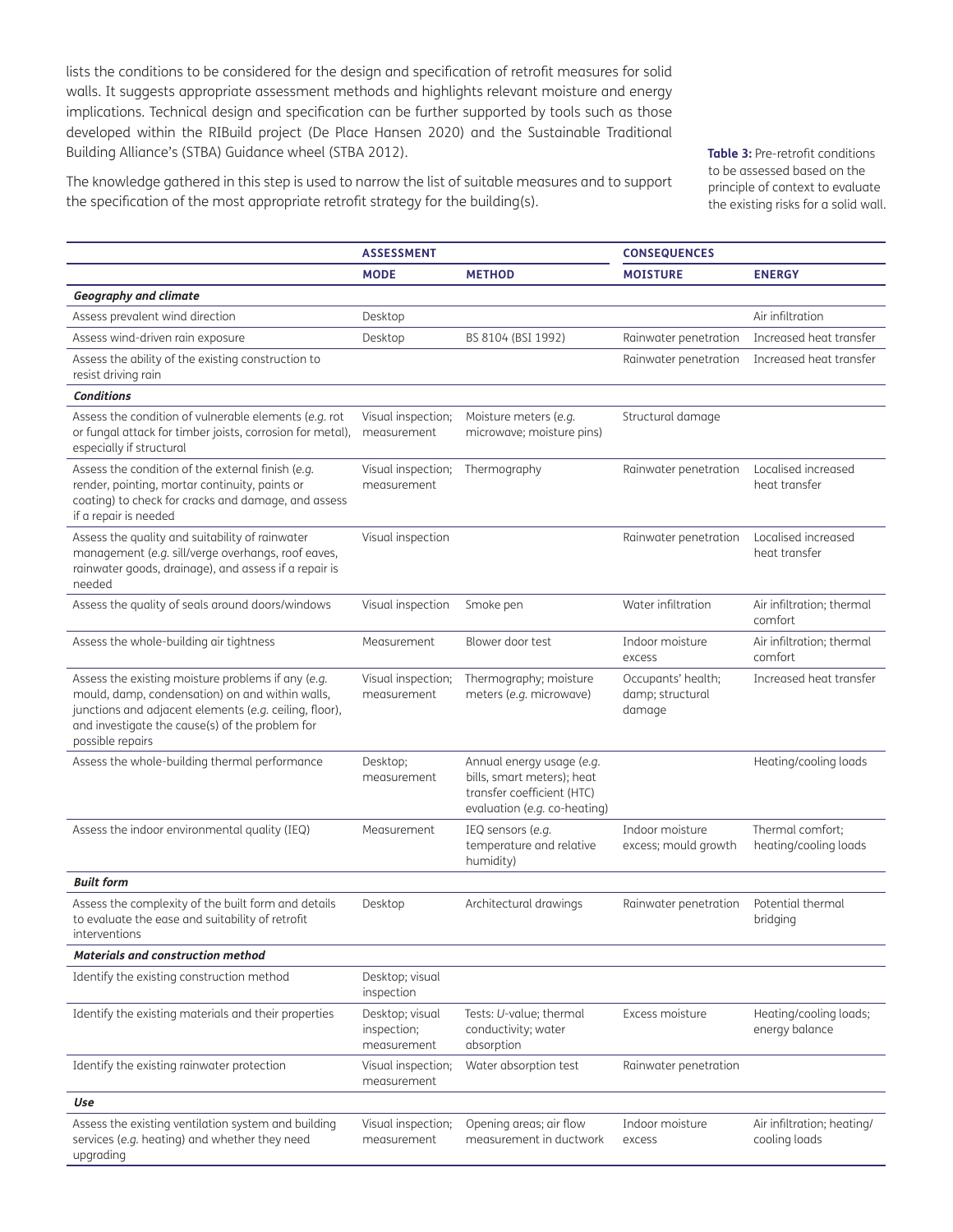|                                                                                                                                                                                  | <b>ASSESSMENT</b>             |                                                                     | <b>CONSEQUENCES</b>                                        |                                                               |
|----------------------------------------------------------------------------------------------------------------------------------------------------------------------------------|-------------------------------|---------------------------------------------------------------------|------------------------------------------------------------|---------------------------------------------------------------|
|                                                                                                                                                                                  | <b>MODE</b>                   | <b>METHOD</b>                                                       | <b>MOISTURE</b>                                            | <b>ENERGY</b>                                                 |
| Coherence of the moisture and thermal approach                                                                                                                                   |                               |                                                                     |                                                            |                                                               |
| Assess building performance with the retrofit measure(s)<br>proposed                                                                                                             | Desktop                       | Dynamic building<br>performance<br>simulations                      | Indoor moisture<br>excess                                  | Energy balance; heating/<br>cooling loads; thermal<br>comfort |
| Assess the extent of moisture interactions in the build up of<br>existing walls (e.g. the presence and type of render, plaster)                                                  | Desktop; visual<br>inspection | Hygrothermal<br>simulations,<br>according to EN<br>15026 (CEN 2007) | Excess moisture;<br>interstitial<br>condensation           |                                                               |
| Assess the moisture risk with the retrofit measure(s) proposed<br>to understand the influence of factors such as climate,<br>exposure and orientation                            | Desktop                       | Hygrothermal<br>simulations                                         | Excess moisture;<br>mould growth;<br>occupants' health     | (Localised) increased heat<br>transfer                        |
| Identify any standard and non-standard obstacles (e.g. fences,<br>walls, satellite dishes, hanging baskets) that will require<br>specific detailing to overcome thermal bridging | Desktop; visual<br>inspection | Architectural<br>drawings                                           | Condensation; mould<br>growth                              | Thermal bridging                                              |
| <b>Airtightness</b>                                                                                                                                                              |                               |                                                                     |                                                            |                                                               |
| Identify any standard and non-standard obstacles that will<br>require specific detailing to overcome air leakage                                                                 | Desktop; visual<br>inspection |                                                                     | Water vapour<br>infiltration; interstitial<br>condensation | Air infiltration; thermal<br>comfort                          |
| Assess the impact of the retrofit measure(s) on seals around<br>doors/windows and identify if specific detailing will be required<br>to overcome an air leakage                  | Desktop                       |                                                                     | Water vapour<br>infiltration; interstitial<br>condensation | Air infiltration; thermal<br>comfort                          |
| Assess the compatibility of the retrofit measure(s) on the whole-<br>building air tightness (compared with pre-retrofit conditions)                                              | Desktop                       |                                                                     | Indoor moisture<br>excess                                  |                                                               |
| Weathering/waterproofing                                                                                                                                                         |                               |                                                                     |                                                            |                                                               |
| Identify any standard and non-standard obstacles that will<br>require specific detailing to overcome moisture ingress (e.g.<br>rainwater penetration)                            | Desktop; visual<br>inspection |                                                                     | Rainwater<br>penetration                                   | Increased heat transfer                                       |
| <b>Ventilation/building services</b>                                                                                                                                             |                               |                                                                     |                                                            |                                                               |
| Assess the compatibility of the retrofit measure(s) with existing<br>services (e.g. services in the way)                                                                         | Desktop; visual<br>inspection |                                                                     | Excess moisture;<br>mould growth                           | Energy balance;<br>heating/cooling loads                      |
| Assess the compatibility of the existing ventilation system with<br>the retrofit measure(s) and whether it needs upgrading                                                       | Measurement                   | Opening areas; air<br>flow measurement<br>in ductwork               | Indoor moisture<br>excess; occupants'<br>health            |                                                               |

#### **5.3. CONSTRUCTION/INSTALLATION**

The construction/installation stage concerns the implementation of the specified retrofit strategy. This stage requires (1) putting into practice the designer's recommendations regarding the provision of *coherence* (described above in section 5.2); and (2) considering *capacity* and *caution*  to allow for the handling of unexpected problems that were not obvious before stripping out the building. Implementing quality control procedures is crucial to ensure compliance with design, and it requires interim measurements at the end of key phases of the construction. Clarity on who is to inspect construction quality is key to ensure that the building is delivered in line with the requirements set out in the design and specification stage (RIBA 2020).

Contractors should document any amendments and alterations from the specification during the construction stage. This results in improved awareness and better-informed risk management.

#### **5.4. HANDOVER/USE**

The handover/use stage requires measures of *caution* for the successful performance of a retrofit strategy in operation. Moreover, this stage should generate new evidence for and knowledge about the performance of the strategy implemented, which is then fed back into the development of robust and scalable retrofit strategies in the future. The subprinciples guiding this stage are usability, maintenance, monitoring and evaluation, and feedback. **[Table 5](#page-9-0)** lists the conditions to be assessed post-retrofit during the operational phase of the building. It suggests appropriate assessment methods and highlights relevant moisture and energy implications through an example for solid walls.

<span id="page-8-0"></span>**Table 4:** Conditions to be considered based on the principle of coherence to evaluate the risks of retrofit strategies for solid walls.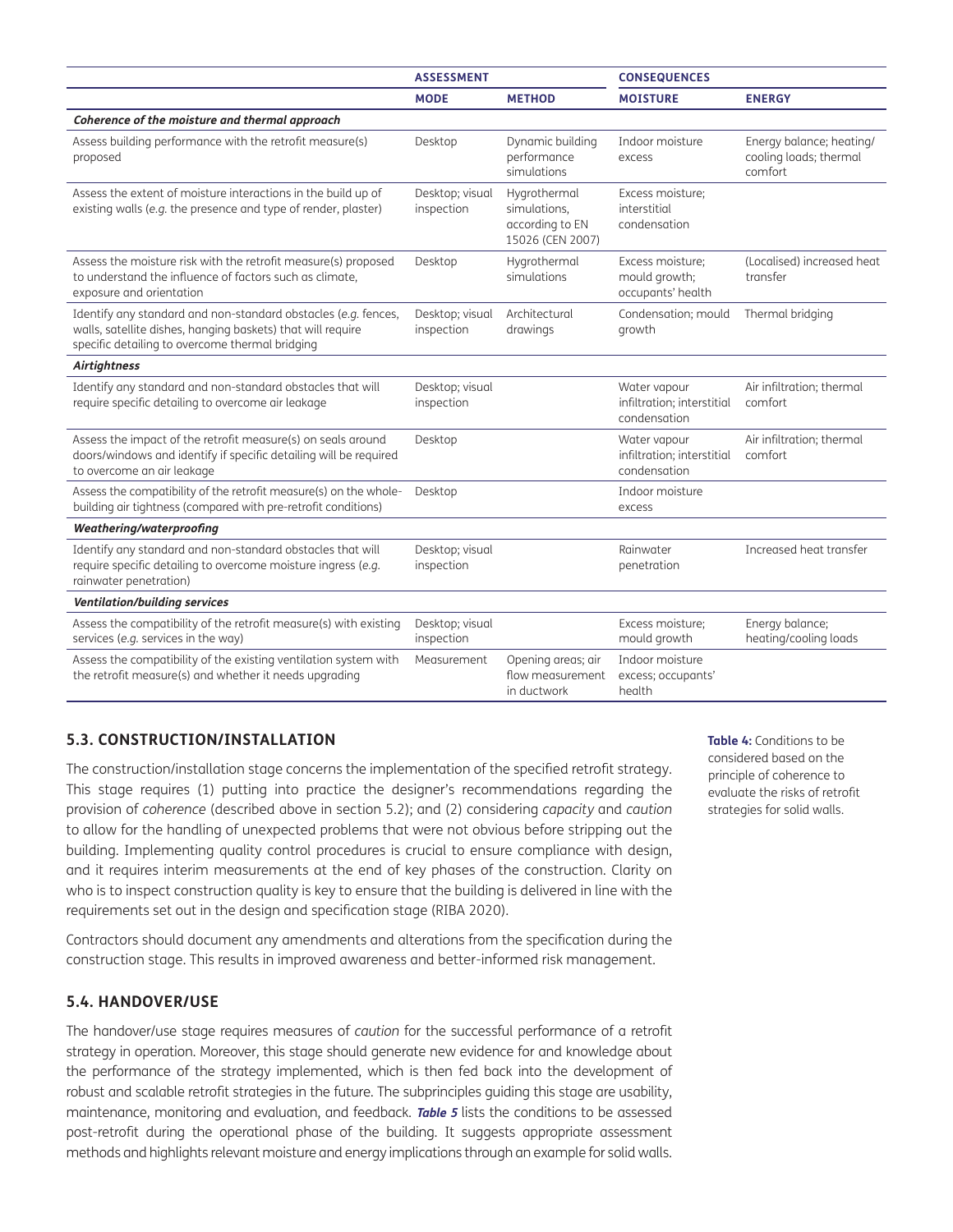|                                                                                                           | <b>ASSESSMENT</b>                                        |                                                                                      | <b>CONSEQUENCE</b>                                                  |                                                                 |
|-----------------------------------------------------------------------------------------------------------|----------------------------------------------------------|--------------------------------------------------------------------------------------|---------------------------------------------------------------------|-----------------------------------------------------------------|
|                                                                                                           | <b>MODE</b>                                              | <b>METHOD</b>                                                                        | <b>MOISTURE</b>                                                     | <b>ENERGY</b>                                                   |
| <b>Usability</b>                                                                                          |                                                          |                                                                                      |                                                                     |                                                                 |
| Provide adequate handover (e.g. documentation on fixings for<br>insulated walls, ventilation)             |                                                          |                                                                                      |                                                                     |                                                                 |
| <b>Maintenance</b>                                                                                        |                                                          |                                                                                      |                                                                     |                                                                 |
| Plan maintenance of the external facade (e.g. render, pointing)                                           |                                                          |                                                                                      | Rainwater<br>penetration                                            | Thermal bridges;<br>increased heat transfer                     |
| Keep rainwater goods and drainage in good condition                                                       |                                                          |                                                                                      | Rainwater<br>penetration                                            | Localised increased heat<br>transfer                            |
| <b>Monitoring and evaluation</b>                                                                          |                                                          |                                                                                      |                                                                     |                                                                 |
| Monitor the overall energy use in the building                                                            | Measurement                                              | Utility meters                                                                       |                                                                     | Heating/cooling loads                                           |
| Monitor the energy use of the individual systems                                                          | Measurement                                              | Submeters                                                                            |                                                                     | Heating/cooling loads                                           |
| Perform a Post-Occupancy Evaluation (POE)                                                                 | Survey;<br>interviews<br>with the<br>building's<br>users |                                                                                      | Mould growth                                                        | Thermal comfort                                                 |
| Monitor the indoor environmental quality (IEQ) (e.g.<br>temperature, relative humidity, CO <sub>2</sub> ) | Long-term<br>measurement                                 | <b>IEQ</b> sensors                                                                   | Mould growth;<br>occupants' health                                  | Thermal comfort:<br>heating/cooling loads;<br>occupants' health |
| Measure heat losses through the insulated walls                                                           | Measurement                                              | $U$ -value test                                                                      |                                                                     | Heating/cooling loads                                           |
| Measure heat loss through the whole building envelope                                                     | Measurement                                              | Heat transfer<br>coefficient (HTC)<br>evaluation (e.g.<br>co-heating)                |                                                                     | Heating/cooling loads                                           |
| Assess the airtightness of the building envelope                                                          | Measurement                                              | Blower door test                                                                     | Water vapour<br>infiltration                                        | Air infiltration; thermal<br>comfort                            |
| Assess the moisture content of the insulated wall                                                         | Measurement                                              | Moisture meters<br>(e.g. microwave)                                                  | Excess moisture;<br>mould growth;<br>structural damage              | Increased heat transfer                                         |
| Perform a condition survey of insulated walls and junctions                                               | Visual<br>inspection;<br>measurement                     | Thermography                                                                         | Mould growth                                                        | Thermal bridges                                                 |
| Monitor the conditions of vulnerable elements (e.g. joist ends,<br>wall-insulation interface)             | Long-term<br>measurement                                 | Embedded<br>sensors (e.g.<br>temperature,<br>relative humidity,<br>moisture content) | Mould growth;<br>interstitial<br>condensation;<br>structural damage |                                                                 |
| <b>Feedback</b>                                                                                           |                                                          |                                                                                      |                                                                     |                                                                 |

Periodically review the performance of the retrofit project and update the risk management based on the emerging knowledge

The handover/use stage should focus on the assessment of the building post-retrofit (both immediately after completion and in the longer term) to ensure the solution is performing as intended, identify the development of any risks on time, and support the learning process. The assessment of post-retrofit conditions should be carried out through interviews with building users as well as visual inspections and the monitoring of key parts of the building prone to energy and moisture risks. Long-term monitoring strategies may include the use of sensors (*e.g.* IEQ sensors or those embedded in the building fabric) that have to be deployed during the retrofit intervention. Therefore, the design of the monitoring strategy should be fully integrated into the design of the retrofit solution adopted (*e.g.* with considerations of the placement and future accessibility of sensors). With the emerging interest in smart, cloud-based sensing devices, in future the monitoring kit installed could be set up to automatically store and pre-process the data recorded, and to alert, for example, when something unexpected is recorded and further checks would be needed. This could open up new avenues for building quality assurance and performance-based financial and insurance products to support retrofit uptake.

<span id="page-9-0"></span>**Table 5:** Conditions to be assessed based on the principle of caution to evaluate the long-term risks of the retrofit strategy for solid walls.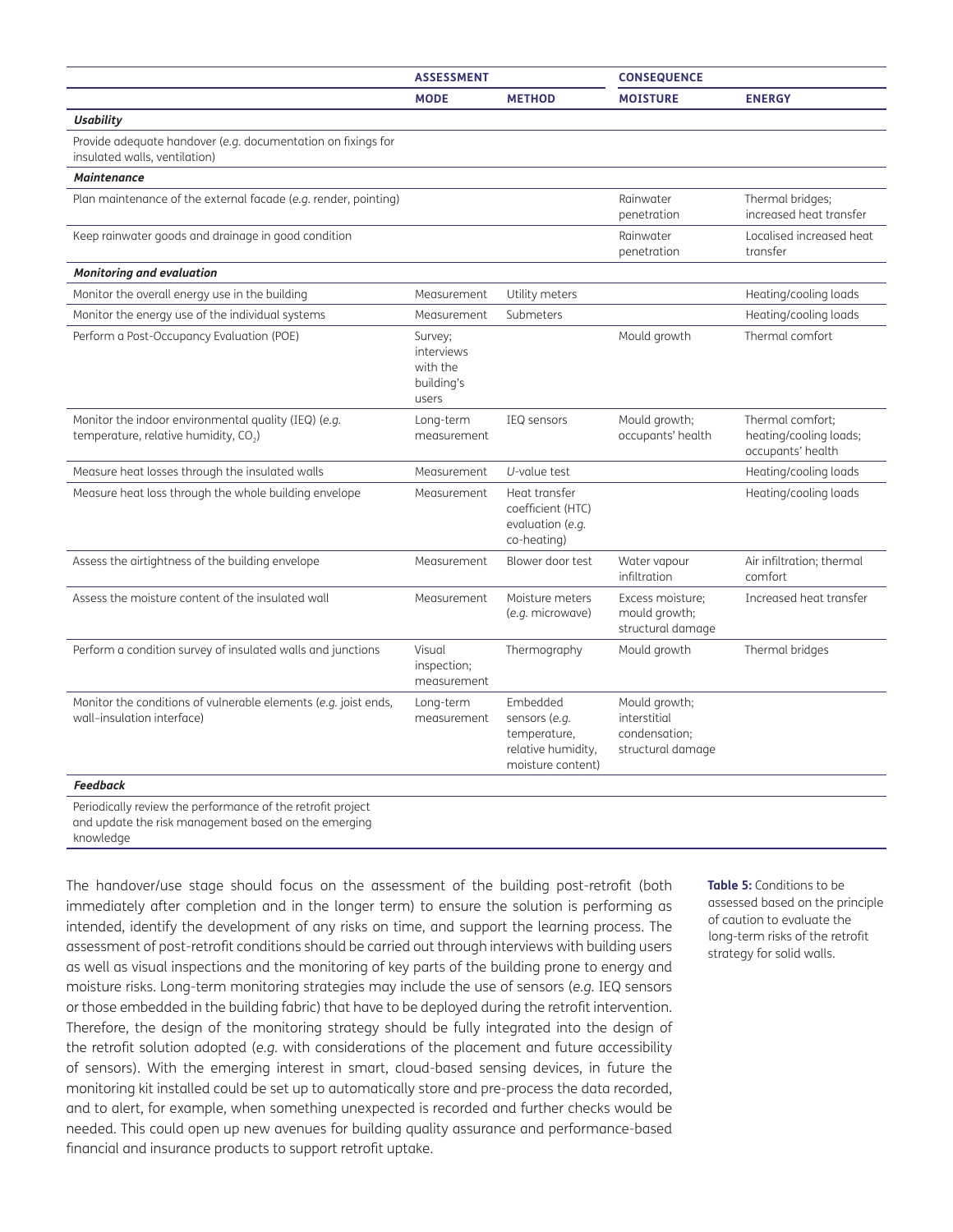#### **6. DISCUSSION AND CONCLUSIONS**

This paper presents the development of a novel *retrofit risk-management process and framework* integrating energy and moisture issues. An example of the framework's practical application was provided, with a focus on retrofit measures for solid-wall insulation. The example shows that although the risk management focused on only one measure (*i.e.* solid-wall insulation), more elements and systems had to be considered, suggesting the importance of a holistic approach. The example shows that energy and moisture are often interconnected, as in most cases riskmanagement aspects would have both energy and moisture implications.

The risk-management process and framework can be valuable tools to reduce the likelihood and impact of unintended consequences in retrofit, leading to robust and scalable retrofit measures and strategies. The example developed in this paper focused on supporting designers across the construction process, and it could be a useful reference for building surveyors and other actors involved in the retrofit process. The further development of the framework and associated guidance should target other actors, such as contractors and clients.

The fragmented nature of the UK's construction industry, as well as the lack of prescriptive roles—and associated allocation of responsibilities within the project team—pose a challenge for integrating retrofit risk management across the construction process. However, for the domestic building stock, standards such as PAS 2035:2019 (Rickaby 2019) offer an opportunity to integrate the retrofit risk management within a wider framework for improved quality assurance. The adherence to PAS 2035 is mandatory in the UK for government-backed domestic retrofit projects (*e.g.* Energy Company Obligation). The PAS 2035 has also established the role of retrofit coordinators, defined as:

a specialist retrofit project manager, taking overall responsibility for overseeing the assessment of dwellings, the identification, specification and evaluation of energy efficiency measures for installation at a given dwelling as a single project, and their subsequent monitoring and evaluation.

(Rickaby 2019: 6)

This recently established professional figure will be able to take the responsibility of delivering a robust retrofit if equipped with the right tools such as the presented framework.

Guidelines for and training on retrofit risk management are necessary for the application of the framework and process in practice. Part of this content has been integrated into a training programme on 'Understanding and Managing Moisture Risks in Buildings', developed at the UKCMB and offered by two UK-based membership organisations. More should be done in future to expand the training programme for wider target audiences. Checklists based on this framework are currently being developed and included in the relevant standard on moisture in buildings, *BS 5250:2021 Management of Moisture in Buildings—Code of Practice* (BSI 2021).

This paper showed how risk management could integrate two disciplines, namely energy and moisture. Further integration is possible, for example, with heritage impact assessment and the assessment of wider environmental and health issues (*e.g.* radon, pollution). Moreover, the practical application to solid walls illustrated here could be extended to other vulnerable elements, such as suspended ground floors. Similarly, although the framework was developed for traditional buildings, it can be applied to other constructions with high moisture vulnerability (*e.g.* modern timber frame construction).

#### **NOTE**

<sup>1</sup> In case no recommendation is provided on the assessment mode or method, it is up to the user to decide how to approach the task. This remark also applies to **[Tables 4](#page-8-0)** and **[5](#page-9-0)**.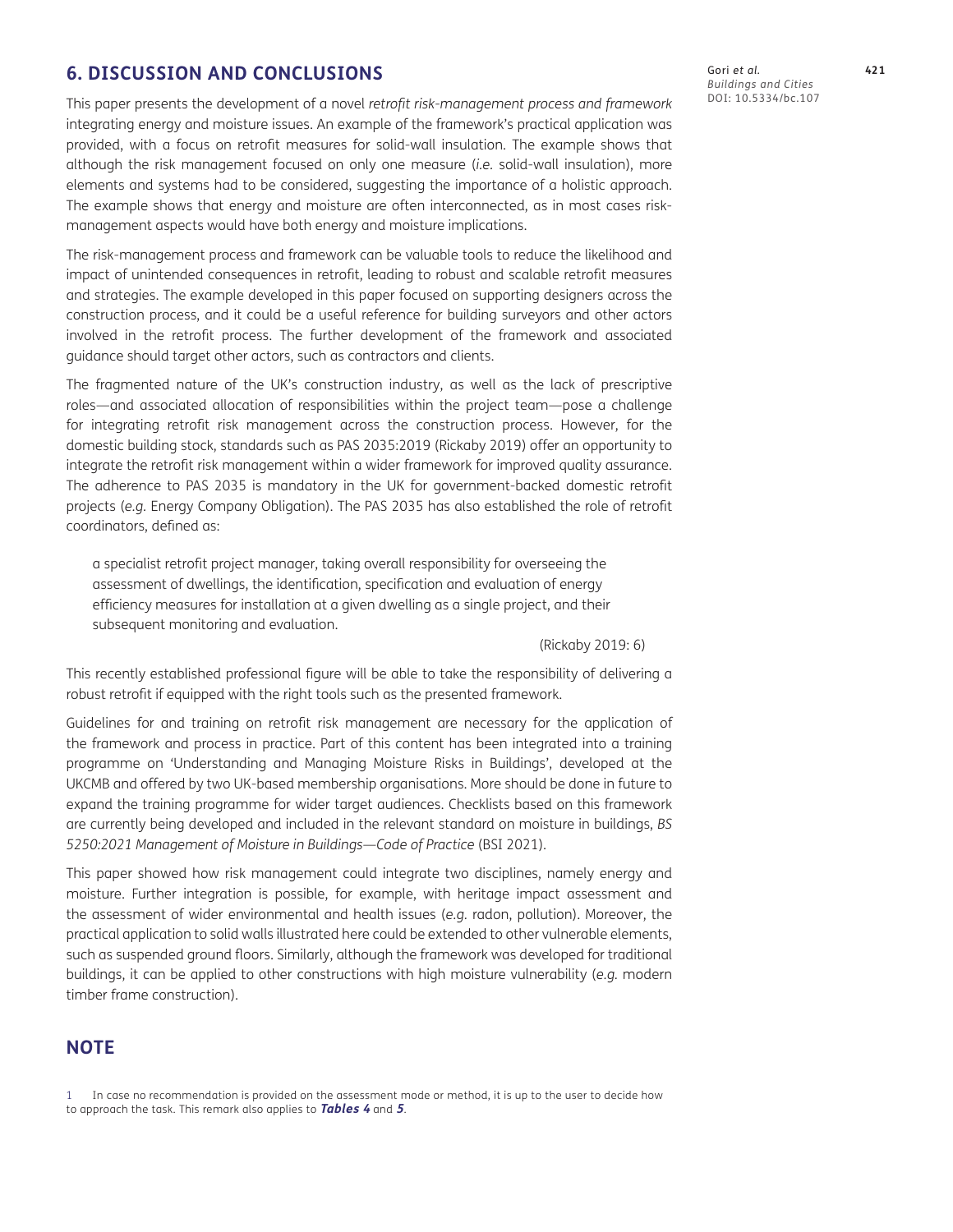#### **ACKNOWLEDGEMENTS**

This paper is dedicated to the memory of the late Neil May MBE, who drove the development of this work and is a continuing source of inspiration.

The authors thank all the UK Centre for Moisture in Buildings members and Dr Peter Rickaby who contributed to the development of the moisture risk-assessment process.

#### <span id="page-11-0"></span>**AUTHOR AFFILIATIONS**

**Virginia Gori** *[orcid.org/0000-0001-8701-7048](https://orcid.org/0000-0001-8701-7048)*

UCL Energy Institute, University College London, London, UK

**Valentina Marincioni***orcid.org[/0000-0003-3718-9743](https://orcid.org/0000-0003-3718-9743)*

UCL Institute for Environmental Design and Engineering, University College London, London, UK; UK Centre for Moisture in Buildings, London, UK

**Hector Altamirano-Medina** *orcid.org/[0000-0001-9398-3066](https://orcid.org/0000-0001-9398-3066)*

UCL Institute for Environmental Design and Engineering, University College London, London, UK; UK Centre for Moisture in Buildings, London, UK

#### **AUTHORS CONTRIBUTION**

Concept development of paper and original draft preparation: V.M. and V.G.

Design of the work and framework development: V.M., V.G., H.A.-M.

Editing and final version approval: V.M., V.G., H.A.-M.

#### **COMPETING INTERESTS**

The authors have no competing interests to declare.

#### **FUNDING**

The authors are especially grateful for the financial support received from the Engineering and Physical Sciences Resource Council (EPSRC) Platform Grant (grant number EP/P022405/1); and the EPSRC UCL Doctoral Prize Fellowship (grant number EP/N509577/1).

#### **REFERENCES**

- **Akkurt, G. G., Aste, N., Borderon, J., Buda, A., Calzolari, M., Chung, D., Costanzo, V., Del Pero, C., Evola, G., Huerto-Cardenas, H. E., Leonforte, F., Lo Faro, A., Lucchi, E., Marletta, L., Nocera, F., Pracchi, V.,** & **Turhan, C.** (2020). Dynamic thermal and hygrometric simulation of historical buildings: Critical factors and possible solutions. *Renewable and Sustainable Energy Reviews*, 118, 109509. DOI: *[https://doi.](https://doi.org/10.1016/j.rser.2019.109509) [org/10.1016/j.rser.2019.109509](https://doi.org/10.1016/j.rser.2019.109509)*
- **Bonfield, P.** (2016). *Each home counts*. Department of Business, Energy and Industrial Strategy, and Department for Communities and Local Government. *[https://www.gov.uk/government/publications/](https://www.gov.uk/government/publications/each-home-counts-review-of-consumer-advice-protection-standards-and-enforcement-for-energy-efficiency-and-renewable-energy) [each-home-counts-review-of-consumer-advice-protection-standards-and-enforcement-for-energy](https://www.gov.uk/government/publications/each-home-counts-review-of-consumer-advice-protection-standards-and-enforcement-for-energy-efficiency-and-renewable-energy)[efficiency-and-renewable-energy](https://www.gov.uk/government/publications/each-home-counts-review-of-consumer-advice-protection-standards-and-enforcement-for-energy-efficiency-and-renewable-energy)*
- **BRE.** (2016). *Post installation performance of cavity wall and external wall insulation*. Constructing Excellence in Wales. *[http://www.cewales.org.uk/files/3014/7671/0110/Post\\_Installation\\_Performance\\_of\\_Cavity\\_](http://www.cewales.org.uk/files/3014/7671/0110/Post_Installation_Performance_of_Cavity_Wall__External_Wall_Insulation.pdf) [Wall\\_\\_External\\_Wall\\_Insulation.pdf](http://www.cewales.org.uk/files/3014/7671/0110/Post_Installation_Performance_of_Cavity_Wall__External_Wall_Insulation.pdf)*
- **BSI.** (1992). *BS 8104:1992 Code of practice for assessing exposure of walls to wind-driven rain*. British Standards Institution (BSI). *<https://shop.bsigroup.com/ProductDetail?pid=000000000000273071>*
- **BSI.** (Forthcoming 2021). *BS 5250:2021 Management of moisture in buildings—Code of practice*. British Standards Institution (BSI).
- **Buda, A., de Place Hansen, E. J., Rieser, A., Giancola, E., Pracchi, V. N., Mauri, S., Marincioni, V., Gori, V., Fouseki, K., Polo López, C., Lo Faro, A., Egusquiza, A., Leonardi, E., Haas, F.,** & **Herrera-Avellanosa, D.**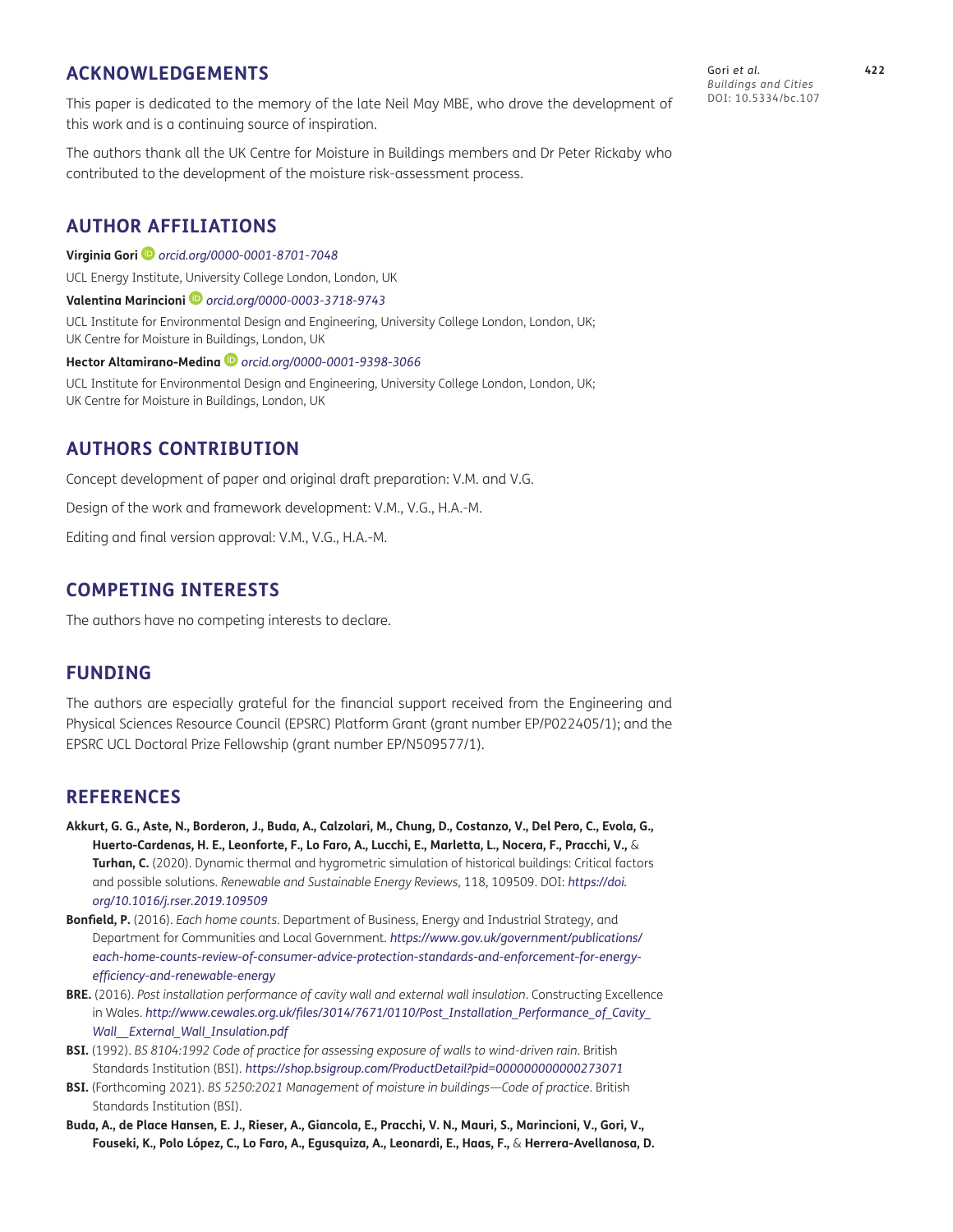(2021). Conservation-compatible retrofit solutions in historic buildings: an integrated approach. *Sustainability*, 13, 2927. DOI: *<https://doi.org/10.3390/su13052927>*

- **CEN.** (2007). *EN 15026:2007 Hygrothermal performance of building components and building elements— Assessment of moisture transfer by numerical simulation*. British Standards Institution (BSI). *[https://shop.](https://shop.bsigroup.com/ProductDetail?pid=000000000030124008) [bsigroup.com/ProductDetail?pid=000000000030124008](https://shop.bsigroup.com/ProductDetail?pid=000000000030124008)*
- **CEN.** (2017). *EN 16883:2017 Conservation of cultural heritage—Guidelines for improving the energy performance of historic buildings*. British Standards Institution (BSI). *[https://shop.bsigroup.com/](https://shop.bsigroup.com/ProductDetail?pid=000000000030322690) [ProductDetail?pid=000000000030322690](https://shop.bsigroup.com/ProductDetail?pid=000000000030322690)*
- **De Place Hansen, E. J.** (2020). *RIBuild—Robust internal thermal insulation of historic buildings*. *[https://www.](https://www.ribuild.eu) [ribuild.eu](https://www.ribuild.eu)*
- **De Place Hansen, E. J., Møller, E. B.,** & **Ørsager, M.** (2020). Guidelines for internal insulation of historic Buildings. *E3S Web of Conferences*, 172, 2–8. DOI: *<https://doi.org/10.1051/e3sconf/202017201004>*
- **English Heritage.** (2014). *External wall insulation in traditional buildings: Case studies of three large-scale projects in the North of England* (Report No. 88/2014). Historic England. *[https://research.historicengland.](https://research.historicengland.org.uk/Report.aspx?i=15747) [org.uk/Report.aspx?i=15747](https://research.historicengland.org.uk/Report.aspx?i=15747)*
- **Farsäter, K., Strandberg, P.,** & **Wahlström, Å.** (2019). Building status obtained before renovating multifamily buildings in Sweden. *Journal of Building Engineering*, 24, 100723. DOI: *[https://doi.org/10.1016/j.](https://doi.org/10.1016/j.jobe.2019.02.015) [jobe.2019.02.015](https://doi.org/10.1016/j.jobe.2019.02.015)*
- **Hansford, P.** (2015). *Solid wall insulation: Unlocking demand and driving up standards*. Department for Business Innovation and Skills. *[https://www.gov.uk/government/publications/solid-wall-insulation-future](https://www.gov.uk/government/publications/solid-wall-insulation-future-recommendations)[recommendations](https://www.gov.uk/government/publications/solid-wall-insulation-future-recommendations)*
- **Herrera-Avellanosa, D., Haas, F., Leijonhufvud, G., Brostrom, T., Buda, A., Pracchi, V., Webb, A. L., Hüttler, W.,** & **Troi, A.** (2019). Deep renovation of historic buildings: The IEA-SHC Task 59 path towards the lowest possible energy demand and CO<sub>2</sub> emissions. *International Journal of Building Pathology and Adaptation*, 38(4), 539–553. DOI: *<https://doi.org/10.1108/IJBPA-12-2018-0102>*
- **Historic England.** (2019). There's no place like old homes: Re-use and recycle to reduce carbon. In *Heritage counts*. Historic Environment Forum. *[https://historicengland.org.uk/research/heritage-counts/2019](https://historicengland.org.uk/research/heritage-counts/2019-carbon-in-built-environment/carbon-in-built-historic-environment) [carbon-in-built-environment/carbon-in-built-historic-environment](https://historicengland.org.uk/research/heritage-counts/2019-carbon-in-built-environment/carbon-in-built-historic-environment)*/
- **Holmes, G., Hay, R., Davies, E., Hill, J., Barrett, J., Style, D., Vause, E., Brown, K., Gault, A.,** & **Stark, C.** (2019). *UK housing: Fit for the future?* Committee on Climate Change. *[https://www.theccc.org.uk/publication/](https://www.theccc.org.uk/publication/uk-housing-fit-for-the-future/) [uk-housing-fit-for-the-future/](https://www.theccc.org.uk/publication/uk-housing-fit-for-the-future/)*
- **ISO.** (2018). *ISO 31000:2018 Risk management—Guidelines*. British Standards Institution (BSI). *[https://shop.](https://shop.bsigroup.com/ProductDetail?pid=000000000030315447) [bsigroup.com/ProductDetail?pid=000000000030315447](https://shop.bsigroup.com/ProductDetail?pid=000000000030315447)*
- **Killip, G., Owen, A.,** & **Topouzi, M.** (2020). Exploring the practices and roles of UK construction manufacturers and merchants in relation to housing energy retrofit. *Journal of Cleaner Production*, 251, 119205. DOI: *<https://doi.org/10.1016/j.jclepro.2019.119205>*
- **King, C.,** & **Weeks, C.** (2016). *Designing out unintended consequences when applying solid wall insulation*. IHS BRE Press. *<https://www.brebookshop.com/details.jsp?id=327638>*
- **Lu, J., Marincioni, V., Orr, S. A.,** & **Altamirano-Medina, H.** (2021). Climate resilience of internally-insulated historic masonry assemblies: Comparison of moisture risk under current and future climate scenarios. *Minerals*, 11(3), 271. DOI: *<https://doi.org/10.3390/min11030271>*
- **Marincioni, V., Gori, V., Jan, E., de Place Hansen, E. J., Herrera-Avellanosa, D., Mauri, S., Giancola, E., Egusquiza, A., Buda, A., Leonardi, E.,** & **Rieser, A.** (2021). How can scientific literature support decision-making in the renovation of historic buildings? An evidence-based approach for improving the performance of walls. *Sustainability*, 13, 2266. DOI: *<https://doi.org/10.3390/su13042266>*
- **May, N.,** & **Griffiths, N.** (2015). *Planning responsible retrofit of traditional buildings*. Sustainable Traditional Buildings Alliance. *[https://historicengland.org.uk/images-books/publications/planning-responsible](https://historicengland.org.uk/images-books/publications/planning-responsible-retrofit-of-traditional-buildings/)[retrofit-of-traditional-buildings/](https://historicengland.org.uk/images-books/publications/planning-responsible-retrofit-of-traditional-buildings/)*
- **May, N.,** & **Sanders, C.** (2017). *Moisture in buildings: An integrated approach to risk assessment and guidance* (White Paper). British Standards Institution (BSI). *[https://shop.bsigroup.com/Browse-by-Sector/Building--](https://shop.bsigroup.com/Browse-by-Sector/Building--Construction/Whitepaper-Moisture-in-buildings/) [Construction/Whitepaper-Moisture-in-buildings/](https://shop.bsigroup.com/Browse-by-Sector/Building--Construction/Whitepaper-Moisture-in-buildings/)*
- **McLeod, R. S.,** & **Hopfe, C. J.** (2013). Hygrothermal implications of low and zero energy standards for building envelope performance in the UK. *Journal of Building Performance Simulation*, 6(5), 367–384. DOI: *[https://](https://doi.org/10.1080/19401493.2012.762809) [doi.org/10.1080/19401493.2012.762809](https://doi.org/10.1080/19401493.2012.762809)*
- **MHCLG.** (2020). *English Housing Survey 2019 to 2020: Headline report*. Ministry of Housing Communities and Local Government (MHCLG). *[https://www.gov.uk/government/statistics/english-housing-survey-2019-to-](https://www.gov.uk/government/statistics/english-housing-survey-2019-to-2020-headline-report)[2020-headline-report](https://www.gov.uk/government/statistics/english-housing-survey-2019-to-2020-headline-report)*
- **Mjornell, K., Arfvidsson, J.,** & **Sikander, E.** (2012). A method for including moisture safety in the building process. *Indoor and Built Environment*, 21, 583–594. DOI: *<https://doi.org/10.1177/1420326X11428340>*

Gori *et al.* **423** *Buildings and Cities* DOI: 10.5334/bc.107